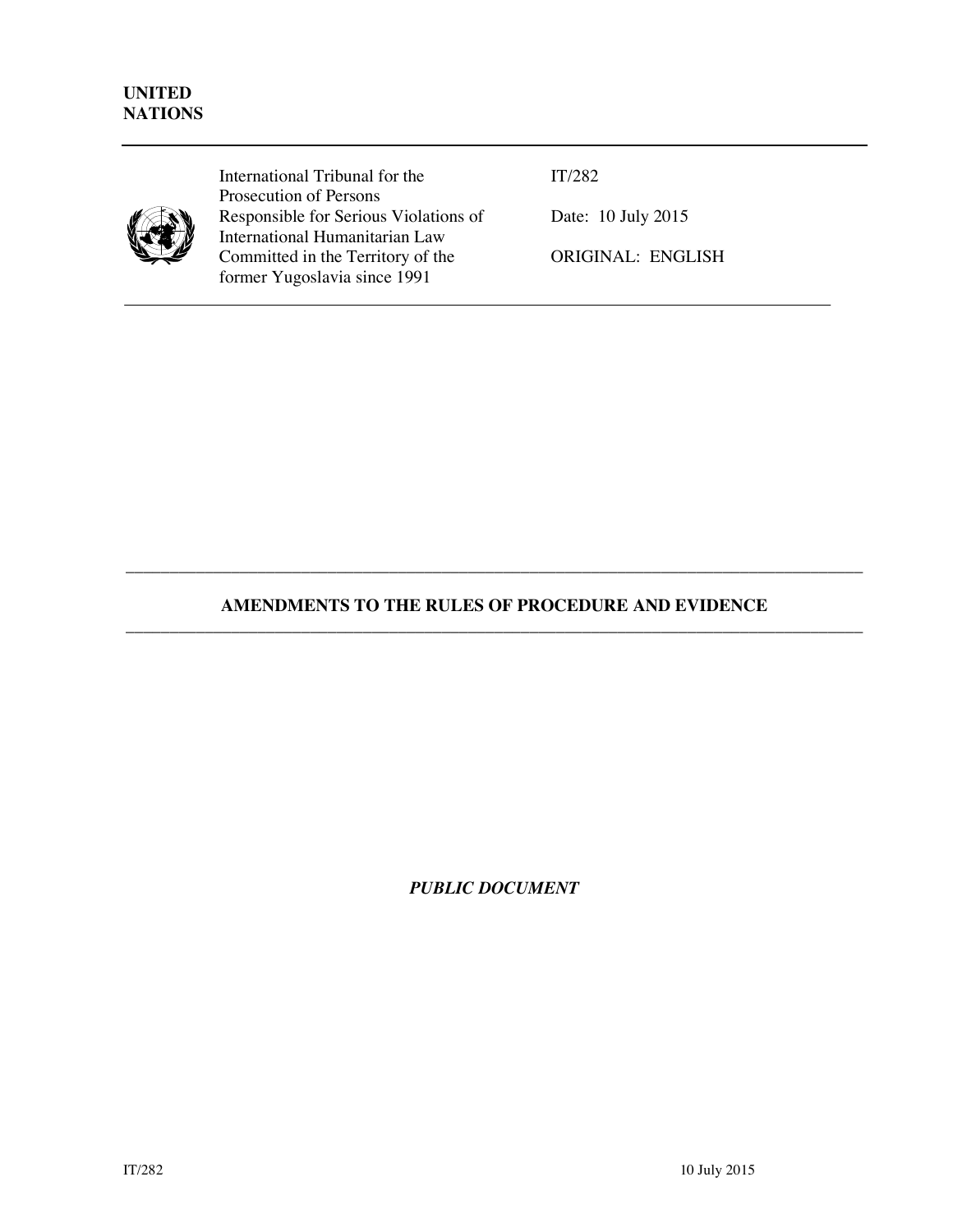By decision of the forty-fifth plenary session of the International Tribunal for the Prosecution of Persons Responsible for Serious Violations of International Humanitarian Law Committed in the Territory of the former Yugoslavia since 1991 ("Tribunal"), held on 8 July 2015, Rule 6(A), Rule 15(B), Rule 25(B), and Rule 26(A) of the Rules of Procedure and Evidence of the Tribunal ("Rules") are hereby amended.

Pursuant to Rule 6(D) of the Rules, the adoption of the amended Rule shall enter into force seven days after the date of issuance of this official document, *i.e.*, on 17 July 2015. Document IT/32/Rev. 50 incorporating these amendments will be issued in both languages as soon as possible.

The full text of the amended Rule is set out in the Annex to this document.

utter

 Judge Carmel Agius Chair of the Rules Committee

Dated this tenth day of July 2015 At The Hague The Netherlands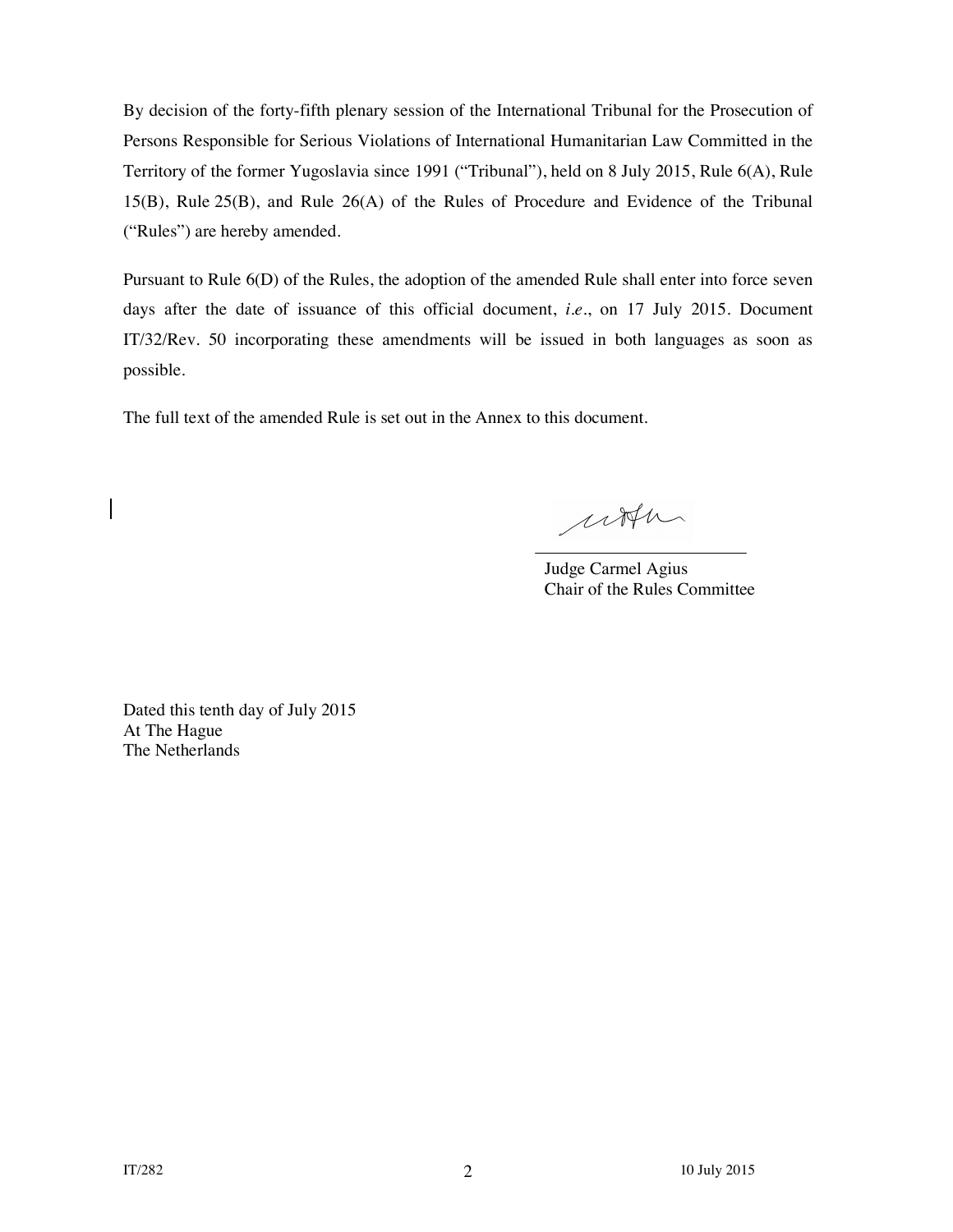# **ANNEX**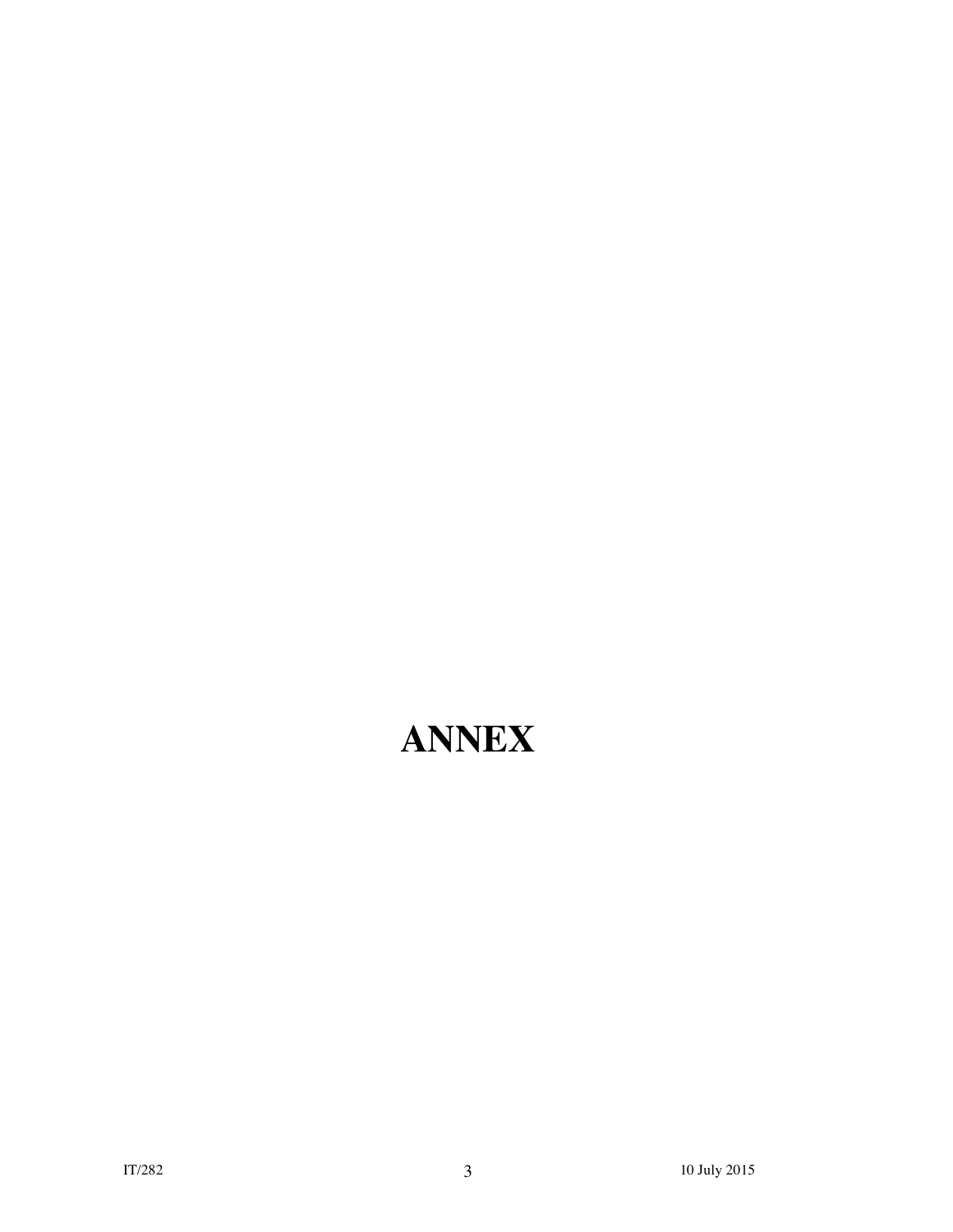## **Amendment of the Rules**

- (A) Proposals for amendment of the Rules may be made by a Judge, the Prosecutor or the Registrar and shall be adopted if agreed to by **the majority of the permanent Judges**  composing the Tribunal, not less than ten permanent Judges at a plenary meeting of the Tribunal convened with notice of the proposal addressed to all Judges.
- (B) An amendment to the Rules may be otherwise adopted, provided it is unanimously approved by the permanent Judges.
- (C) Proposals for amendment of the Rules may otherwise be made in accordance with the Practice Direction issued by the President.
- (D) An amendment shall enter into force seven days after the date of issue of an official Tribunal document containing the amendment, but shall not operate to prejudice the rights of the accused or of a convicted or acquitted person in any pending case.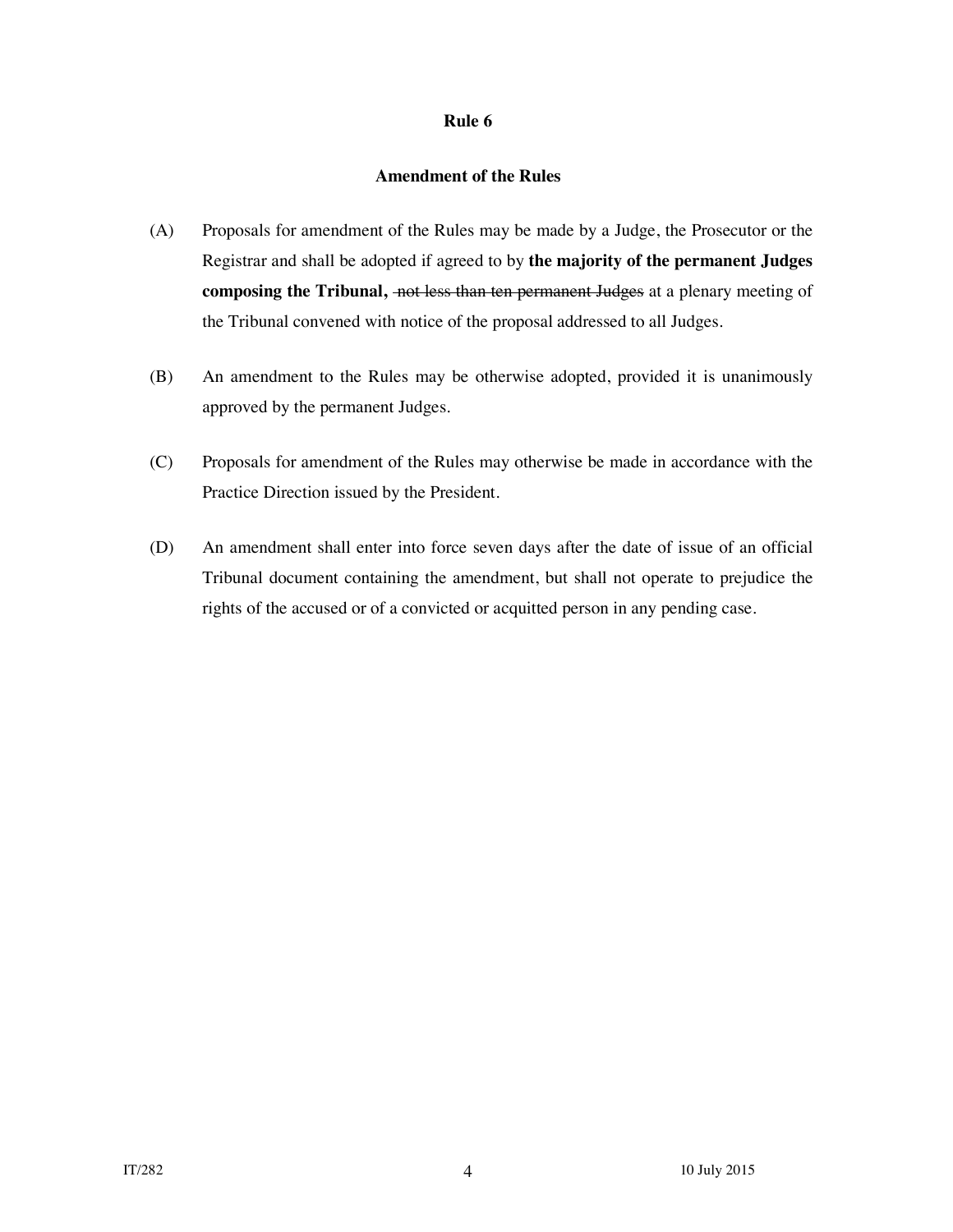#### **Disqualification of Judges**

- (A) A Judge may not sit on a trial or appeal in any case in which the Judge has a personal interest or concerning which the Judge has or has had any association which might affect his or her impartiality. The Judge shall in any such circumstance withdraw, and the President shall assign another Judge to the case.
- (B) (i) Any party may apply to the Presiding Judge of a Chamber for the disqualification and withdrawal of a Judge of that Chamber from a trial or appeal upon the above grounds. The Presiding Judge shall confer with the Judge in question and **prepare a report which shall include any comments or material provided by the challenged Judge**. **The Presiding Judge shall present this**  report to the President.
	- (ii) Following the report of the Presiding Judge, the President shall, if necessary, appoint a panel of three Judges, drawn from other Chambers to report to him its decision on the merits of the application. **The panel shall be provided with the report prepared by the Presiding Judge**. If the decision is to uphold the application, the President shall assign another Judge to sit in the place of the Judge in question.
	- (iii) The decision of the panel of three Judges shall not be subject to interlocutory appeal.
	- (iv) If the Judge in question is the President, the responsibility for the President in accordance with this paragraph shall be assumed by the Vice-President or, if he or she is not able to act in the application, by the permanent Judge most senior in precedence who is able to act.
- (C) The Judge of the Trial Chamber who reviews an indictment against an accused, pursuant to Article 19 of the Statute and Rules 47 or 61, shall not be disqualified for sitting as a member of the Trial Chamber for the trial of that accused. Such a Judge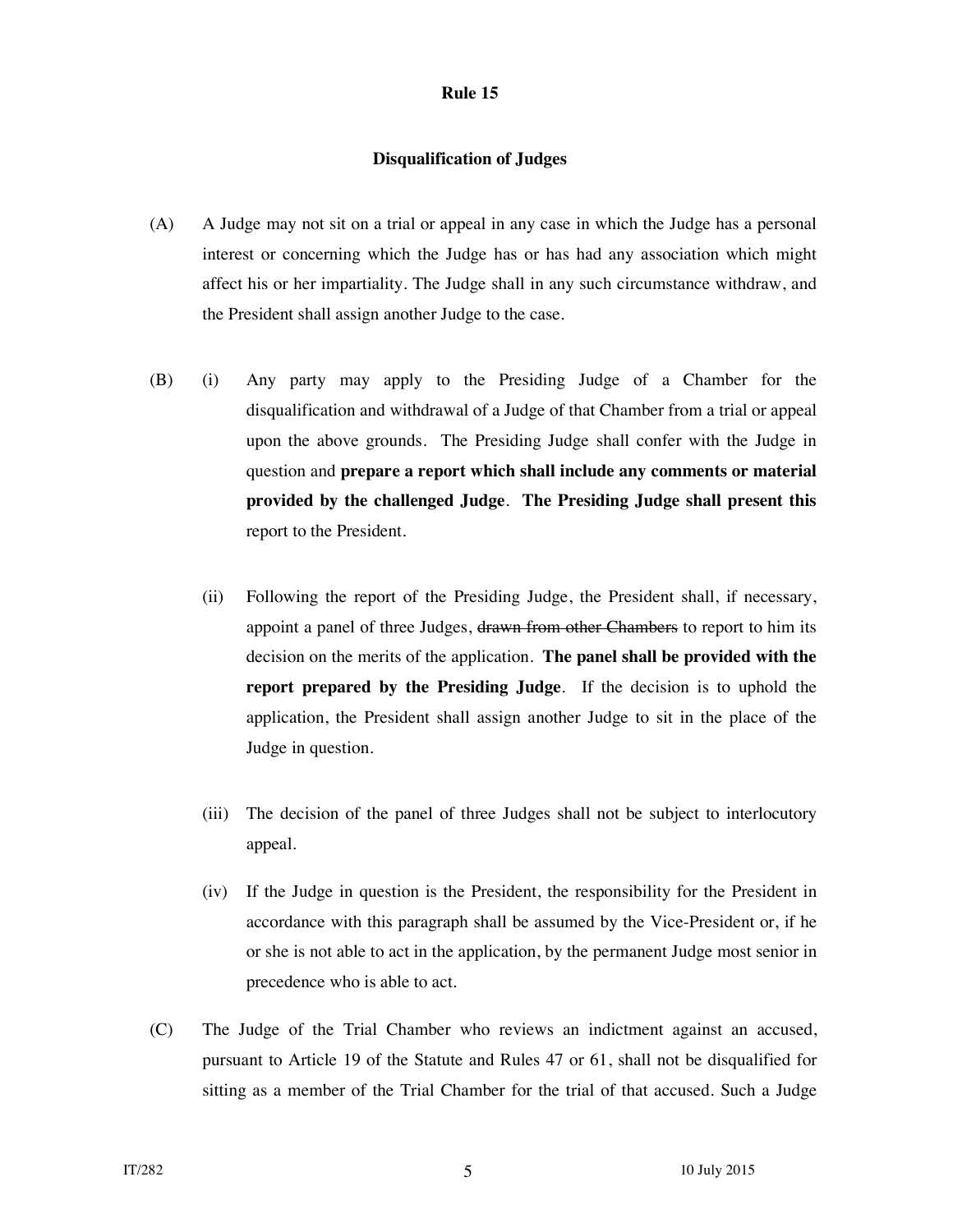shall also not be disqualified for sitting as a member of the Appeals Chamber to hear any appeal in that case.

(D) (i) No Judge shall sit on any appeal in a case in which that Judge sat as a member of the Trial Chamber.

 (ii) No Judge shall sit on any State Request for Review pursuant to Rule 108 bis in a matter in which that Judge sat as a member of the Trial Chamber whose decision is to be reviewed.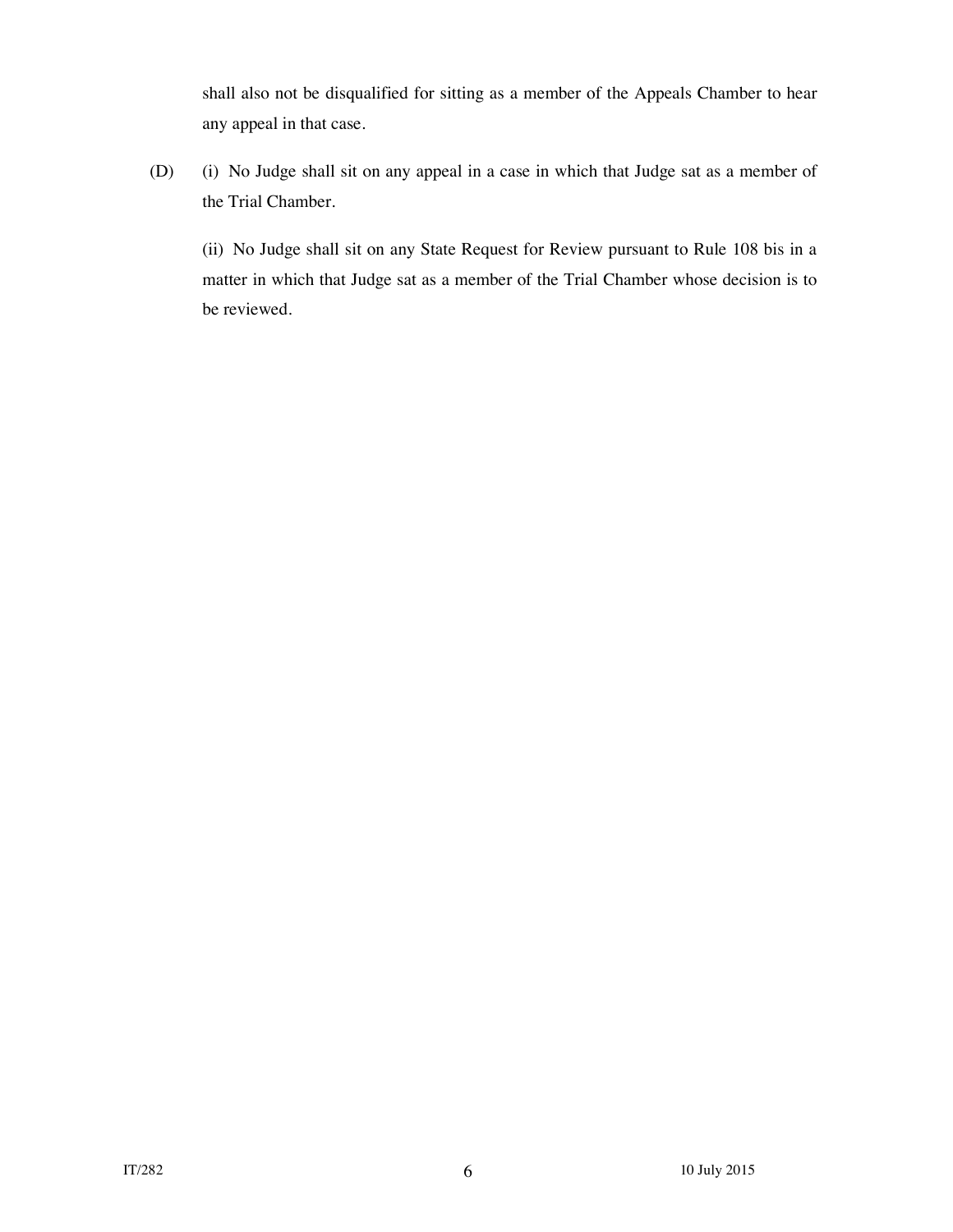## **Dates of Plenary Sessions**

- (A) The dates of the plenary sessions of the Tribunal shall normally be agreed upon in July of each year for the following calendar year.
- (B) Other plenary meetings shall be convened by the President if so requested by at least nine permanent Judges **the majority of the permanent Judges composing the Tribunal**, and may be convened whenever the exercise of the President's functions under the Statute or the Rules so requires.